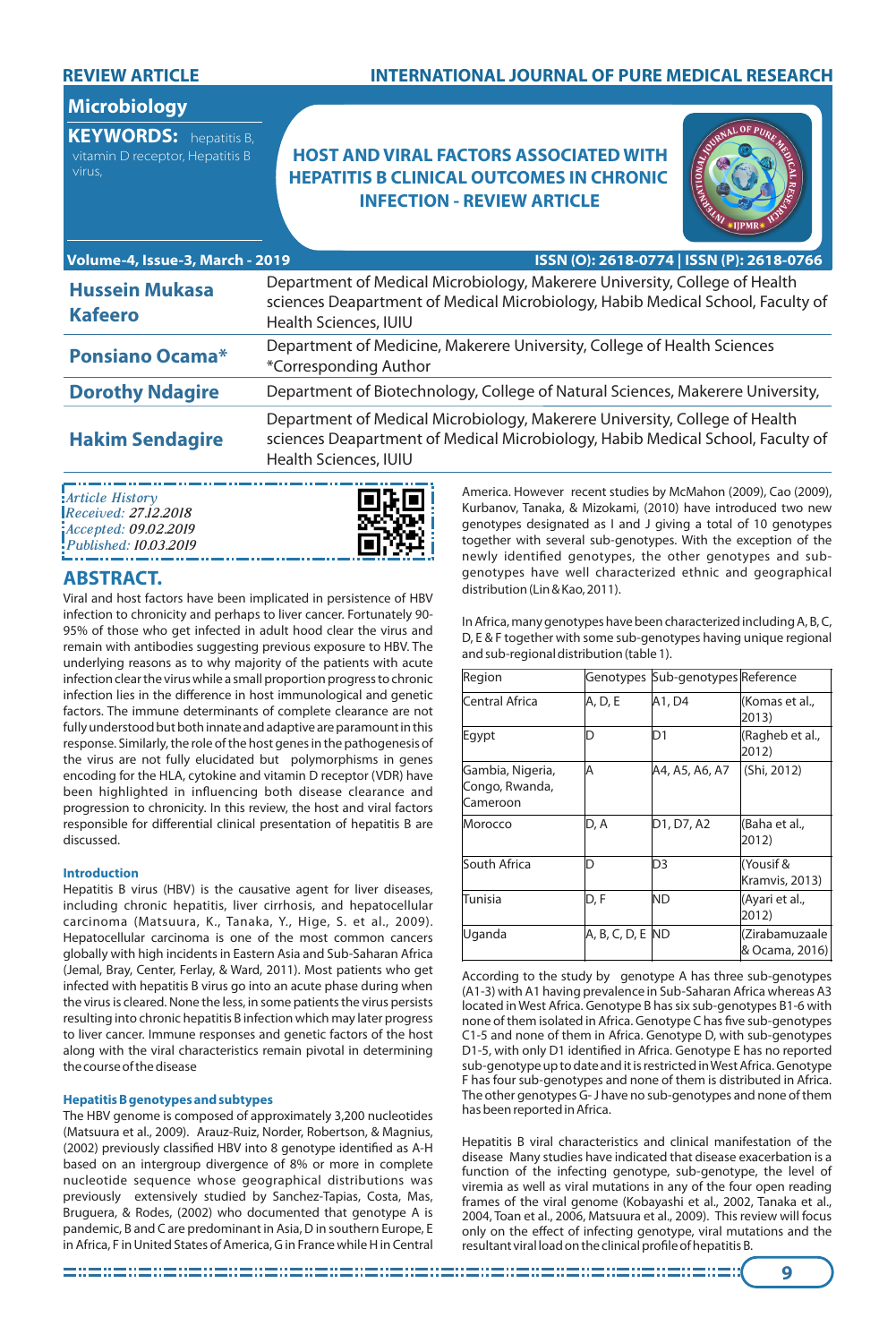**Genotype mono infection and disease outcome** 

Although most of the severe disease manifestations are not limited to genotype C, most studies have implicated this genotype as the key culprit in progressing to liver cirrhosis and subsequent hepatocellular carcinoma (HCC). The association of genotype C with the worst prognosis has been reported in many studies including Ming-Whei Yu et al., 2005 (n=4841, genotyped by qPCR) and Henry Lik-Yuen et al., 2008 (n=1006, genotyped by sequencing using ABI 3100 genetic analyzer) (Table 2). These studies have implicated genotype C in poor prognosis increasing the chances of progressing to HCC. In the study by Henry Lik-Yuen and co-workers, genotype C was more correlated with HCC than B with a hazard ratio of 3.83 (P<0.0001). Ming Whei Yu and colleagues (Table 2) established that genotype C was associated with high HBV DNA and increased risk of progressing to HCC in patients infected with this genotype (P<0.001, OR=5.11). Surprisingly, the study by Henry Lik- Yuen and colleagues (2008), reported that within genotype C infection, sub genotype Ce had a higher risk of HCC than Cs with a hazard ration of 2.75, P<0.0001 (Table 2). This suggests a strong correlation between  $sub-genotype$  and hepatitis  $B$  disease profile given the large sample size used in this study (n=1006) that has given the findings a strong statistical power. Studies by Ming Shi et al., 2012 (n=89, genotyping by qPCR) reported that patients with genotype C had higher HBeAg positive rate than patients with genotype B (Table 2) confirming the earlier studies that implicated genotype C in severe disease exacerbation. This is in concordance with the earlier study by Chu, Hussain & Lok (2002) who showed that patients with genotype B achieve HBeAg sero-conversion earlier than those infected with genotype C suggesting less severe liver damage in HBV/ B infection than HBV/C infection.

Interestingly some studies have implicated genotype B in causing more severe liver disease than genotype C. Man-Fung and coworkers, 2003 (n= 318, genotyping using INNO-LiPA HBV genotyping) found out that patients with genotype B had more severe exacerbation as compared to those with genotype C (Table 2). Their finding is consistent with the recent study by Ren X and colleagues, 2010 (n=559, HBV DNA determined by qPCR, genotyping by sequencing) who established that patients with chronic hepatitis B had higher risk of developing liver failure as compared to those with genotype C (Table 2). Related studies by Yuen et al., 2003 and Kobayashi et al., 2002 established that patients with HBV genotype B had more severe presentation of the disease and are at a more risk of hepatic decompensation as compared to HBV/C infection.

These contradictions in the available literature on the clinical outcome of hepatitis B genotypes C and B infection are fundamental issues that justify more studies to give conclusive clinical outcomes as per the infecting genotype.

#### **HBV DNA levels (viral load) and disease outcome**

Growing evidence provides a strong correlation between HBV DNA levels (viral load) with genotype both in mono and mixed infection and hence resulting into interesting differences in disease prognosis. High HBV viral loads > 104 copies/ml are associated with high risks of HCC as well as post HCC treatment recurrence . Surprisingly, some studies have found no association between viral load and genotype. Toan et al., 2006 (n=375, genotyped with modified RFLP PCR & quantified HBV DNA with qPCR) established that HBV was higher in mono infection with HBV genotype A and C than D (P=0.0002 & P=0.0001 respectively) (Table 2). In mixed infection, viral load was higher in C/D infection than in patients singly infected with C and D genotypes (P=0.019 & P<0.0001 respectively). They concluded that the course of CHB and the subsequent development of HCC is influenced by HBV genotype and by the occurrence of mixed infection (Table 2). Their report is in agreement with studies by who reported high viral loads in patients infected with genotype mixtures as compared to those infected with a single genotype.

| Reference                                                | Methodology                                                                                                                                                                                  | Results                                                                                                                                                                                                                                                                | Conclusion                                                                                                                                    |
|----------------------------------------------------------|----------------------------------------------------------------------------------------------------------------------------------------------------------------------------------------------|------------------------------------------------------------------------------------------------------------------------------------------------------------------------------------------------------------------------------------------------------------------------|-----------------------------------------------------------------------------------------------------------------------------------------------|
| Ming-Whei Yu et<br>al., 2005                             | Cohort of 4841 male HBsAg+ ≥30years.<br>Viral load determined by qPCR and HBV<br>DNA transformed to Log10.<br>OR determined for noting risk ratio of<br>genotype C to B                      | Plasma DNA≥4.23log10 copies/ml (P<0.001).<br>OR=5.11 (95%CI)                                                                                                                                                                                                           | Genotype C associated with<br>High HBV DNA than B and<br>associated with higher risk of<br><b>HCC</b>                                         |
| (Toan et al., 2006)                                      | 375 HBV+Vietnamese.<br>All HBsAg+ by EIA, HCV & HIV negative.<br>Genotyping done with a modified RFLP<br>PCR & HBV DNA was quantified with qPCR.<br>Statistical analysis performed at 95% CI | HBV DNA higher in mono infection with.<br>HBV/A and C than D (P=0.0002 and P=<br>0.0001 respectively).<br>VL was higher in mixed infection than mono<br>infection (P=0.019).<br>VL was higher in C/D mixed infection than in<br>single infection with C & D (P<0.0001) | Clinical course of CHB and<br>the development of HCC is<br>influenced by HBV genotype<br>and by the occurrence of<br>mixed genotype infection |
| Henry Lik-Yuen et al.<br>2008                            | Prospective cohort study on 1006 CHB.<br>patients followed for 3 years<br>HBV DNA detected and quantitated by<br>TagMan gPCR<br>Sequencing done by ABI 3100 genetic<br>analyser              | Genotype C was associated with higher risk.<br>of HCC than B: hazard ratio 3.83 (95% CI 2.15-<br>6.81; P < 0.0001<br>HBV/B genotype Ce had a higher risk of HCC<br>than Cs: hazard ratio 2.75 (95% Cl 1.66-4.56;<br>P < 0.0001                                         | Viral factors have an important<br>impact on the risk of HCC<br>development compared with<br>otherfactors                                     |
| $Richard$ S. Tedder et $\boldsymbol{\cdot}$<br>al., 2012 | 558 patients, aged $\geq$ 18 with CHB.<br>regardless of the antiviral treatment<br>history                                                                                                   | HBV genotype was associated with ethnicity.<br>& country of birth (p<0.05)<br>The e status was associated with the<br>genotype $(p=0.001)$<br>Patients with genotype A & C were more likely<br>to be HBeAq+ compared to B, D & E                                       | There was no significant<br>association between VL &<br>genotype in $HBeAg+$<br>$(P=0.30)$ or the anti-HBe+<br>$(P=0.10)$                     |

**Table 2: Correlation between genotype diversity and the risk factor development of HCC**

| <b>Table 2 continued</b> |                                                                                                                                                                                                                                                                                                                                                                                                                                                                                              |                                                                                                                                                                                                                                                                                                                                                                                                     |                                                                                                         |  |  |  |
|--------------------------|----------------------------------------------------------------------------------------------------------------------------------------------------------------------------------------------------------------------------------------------------------------------------------------------------------------------------------------------------------------------------------------------------------------------------------------------------------------------------------------------|-----------------------------------------------------------------------------------------------------------------------------------------------------------------------------------------------------------------------------------------------------------------------------------------------------------------------------------------------------------------------------------------------------|---------------------------------------------------------------------------------------------------------|--|--|--|
| Reference                | Method                                                                                                                                                                                                                                                                                                                                                                                                                                                                                       | Results                                                                                                                                                                                                                                                                                                                                                                                             | Conclusion                                                                                              |  |  |  |
| Man-Fung<br>et al., 2003 | 318 patients were used segregated as follows;<br>73 patients (group I) with severe exacerbations of<br>hepatitis all HBsAq+ for >6 months (ALT>10xthel•<br>ULN)<br>44 patients with moderate exacerbation (group<br>II)-ALT levels 5-10x the UNL<br>80 patients with mild exacerbation (group III)-ALT<br>levels 2-5x the UNL<br>121 patients with no exacerbation (group IV)-ALT<br>levels <2x the UNL<br>Genotypes were determined with the line probe<br>assay (INNO-LiPA HBV genotyping) | All patients with exacerbation (groups I-III)<br>were categorized into genotypes B & C<br>No significant differences in the prevalence of<br>genotypes B & C between the 4 groups (all<br>$P=NS$<br>Patients with genotype B had higher medium<br>ALT level, high medium bilirubin level and<br>lower medium albumin during periods of<br>exacerbation as compared with patients with<br>genotype C | Patients with genotype B<br>had more severe<br>exacerbations as<br>compared to those with<br>genotype C |  |  |  |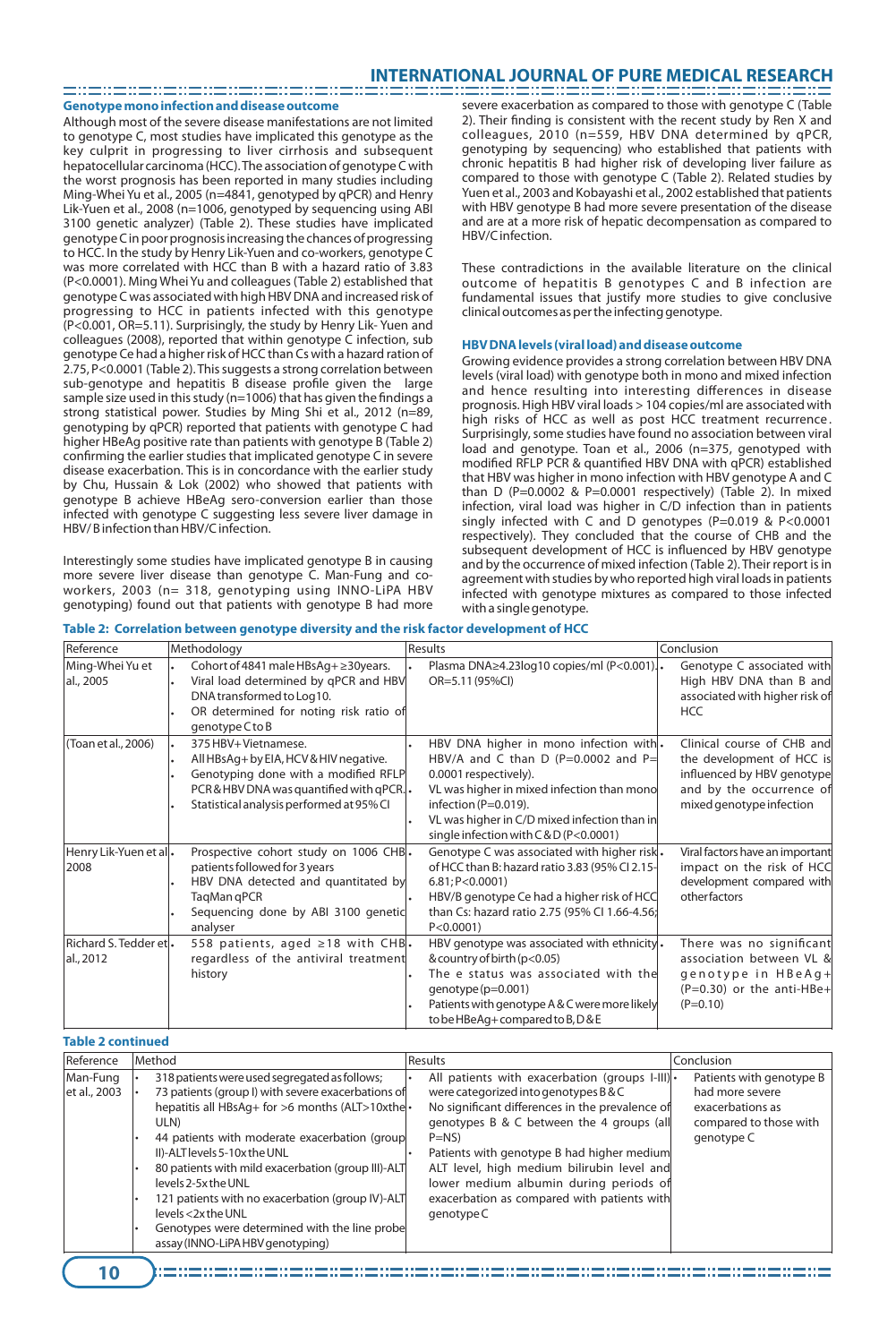| Ming Shi et                                | 89 patients were recruited in a longitudinal study . | Patients with genotype B had lower viral load, | Patients with genotype B     |
|--------------------------------------------|------------------------------------------------------|------------------------------------------------|------------------------------|
| al, 2012                                   | All HBeAq+ for $\geq$ 6months & had detectable       | higher HBeAg negative rate and older than      | had lower viral load, higher |
|                                            | serum HBV-DNA but lower than 20,000IU/mL by          | genotype C                                     | HBeAg negative rate and      |
|                                            | rtPCR                                                |                                                | older than genotype C        |
|                                            | Genotyping was done using rt-PCR                     |                                                |                              |
| $\vert$ Ren. X et al., $\vert \cdot \vert$ | Sera from 559 patients                               | Genotype B had lower frequency of BCP.         | Patients with CHB infected   |
| 2010                                       | HBV DNA determined by using rt-PCR                   | mutations than CP mutations as compared to $C$ | with genotype B have         |
|                                            | Genotypes determined by sequencing                   |                                                | higher risk of developing    |
|                                            |                                                      |                                                | liver failure compared to    |
|                                            |                                                      |                                                | genotype C                   |

statistically significant association between plasma DNA and viral load (DNA≥4.23log<sub>10</sub>, P<0.001, OR =5.11, 95%CI). They concluded that genotype C was associated with higher HBV DNA levels (viral load) that B and is associated with higher risk of HCC (Table 2). Mendy ME et al., 2010 (n=242 HBeAg+, HBV DNA determined &

quantified by qPCR) reported that cirrhosis & HCC cases were more common in higher HBV DNA compared asymptomatic carriers (P<0.01) and thus HBV-DNA levels are strongly associated with HBV infection independent of HBeAg status (Table 3).

| Reference                        | Method                                                                                                                                                                                                                                                                                                                                                                                            | Results                                                                                                                                                                                                                                                                                                                                                                                            | Conclusion                                                                                          |  |  |
|----------------------------------|---------------------------------------------------------------------------------------------------------------------------------------------------------------------------------------------------------------------------------------------------------------------------------------------------------------------------------------------------------------------------------------------------|----------------------------------------------------------------------------------------------------------------------------------------------------------------------------------------------------------------------------------------------------------------------------------------------------------------------------------------------------------------------------------------------------|-----------------------------------------------------------------------------------------------------|--|--|
| Mendy M.E.<br>et., al 2010       | 242 HBeAg+ were used.<br>HBV DNA was determined and quantified by<br>qPCR.<br>HCC diagnosed by pathology/ultrasonographic-<br>evidence & serum AFP.<br>Quantitative cirrhosis scores of $\geq$ 7 were used to<br>define cirrhosis                                                                                                                                                                 | Cirrhosis & HCC cases were more common •<br>in higher HBV DNA comapared to ASY<br>carriers (P<0.01).<br>High-level HBV viremia (>10 000 copies/ml)<br>was strongly associated with both HCC and<br>cirrhosis, conferring significant 17.3- and<br>38.8-fold increased risks of cirrhosis and<br><b>HCC</b> respectively                                                                            | HBV-DNA levels are<br>strongly associated<br>with HBV infection,<br>independent of HBeAg<br>status. |  |  |
| Mendy M.E.<br>et al 2008         | 190 HBV chronic carriers age between1-19.<br>followed for 19 years in a cross-section study with<br>longitudinal evaluation.<br>HBs Ag, HBeAg, ant HBc Ab, HBV DNA levels and<br>LFTs were done at base line.<br>Patients were followed for 19 years. RIA was used<br>for HBsAg & HBeAg.<br>HBV DNA was determined and quantified with<br>qPCR                                                    | HBeAg+ carriers had high DNA levels ( $>$ 105 $\cdot$ )<br>copies/ml) and decreased during the years<br>of follow up with significant decrease in<br>young patients (p<0.001).<br>There was 1log10 drop in HBV DNA after 5<br>years and 4log10 drop over the next 10<br>years                                                                                                                      | HBV DNA levels decrease<br>withage                                                                  |  |  |
| Henry Lik-<br>Yuen et al<br>2008 | Prospective cohort study on 1006 CHB patients<br>followed for 3 years<br>Patients aged 40-70 years<br>AFP monitored every 6 months<br>AFP > 20µg/L was used to confirm HCC<br>HBV DNA detected and quantitated by TagMan<br>qPCR                                                                                                                                                                  | Higher HBV DNA associated with HCC, hazard •<br>ratio 1.38 (95% Cl. 1.23-1.55; P<0.0001)                                                                                                                                                                                                                                                                                                           | Viral factors have an<br>important impact on the<br>risk of HCC development                         |  |  |
| Tran et al.,<br>2015             | Retrospective analysis of data from 355 female-<br>CHB patients aged 18-69 years.<br>Women of child bearing age were of age 18-44<br>years<br>At baseline, patients were assessed for HBeAq-<br>status, HBV DNA levels, genotype and race. HBV<br>DNA was measured using Roche Cobas Taq-Man<br><b>PCR</b><br>Association between HBV genotype and VL-<br>were examined using Fisher's exact test | 355 female patients (56.9% aged ≤44years) •<br>with CHB; 197 HBeAg negative & 157 HBeAg<br>positive. HBeAq status of one individual was<br>unknown<br>Women in the young cohort $\leq$ 45 years were<br>significantly more HBeAg positive<br>(P<0.0001) & had significantly higher HBV<br>DNA (P<0.0001)<br>Most patients were infected with genotypes<br>C&D though genotypes A&B were identified | There was no obvious<br>relationship between<br>genotype and viral load                             |  |  |

### **Table 3: Correlation between HBV DNA levels and the risk of progressing to HCC**

In a related study, Mendy ME et al., 2010, correlated HBV DNA levels with age (n=190 prospective cohort CHB carriers, HBV DNA quantified by qPCR). They reported that HBeAg+ carriers had high HBV DNA levels (>10<sup>5</sup> copies/mL) and decreased with years of follow up; significantly decreasing in younger patients (P<0.001). Further, they established that there was 1 log drop in HBV DNA after 5 years and 4 log drops over the next 10 years (Table 3).

Consequently, from their results, HBV DNA levels decrease with age. Henry Lik-Yuen et al., 2008 quantitated HBV DNA using TaqMan qPCR from a sample of 1006 CHB patients (n=1006) and confirmed HCC by monitoring AFP levels for 6 months (Table 3). They found out that higher HBV DNA is associated with HCC (hazard ratio 1.38, P<0.0001). Consequently, viral factors have an important impact on the risk of HCC development. Several other studies have findings in concordance with the aforementioned studies. Yu et al., 2005, Oommen, Wirth, Wintermeyer, & Gerner, 2006, and Yousif, Mudawi, & Bakhiet, 2013 have reported that infection with genotype C is associated with higher HBV DNA than B, D higher than A and E

higher than D. Viral specific differences have been hypothesized to have an impact on viral replication and hence influencing viremia.

Interestingly, in a study by Tedder RS et al.,2012 (n=558 ≥18 years with CHB), there was no significant association between viral load and genotype in HBeAg positive and anti-HBe positive (Table 2). This is in agreement with the study by Tram TT et al., 2015 (n=355 CHB prospective cohort, HBV DNA quantitated using Roche Cobas Taq Man PCR) who reported HBeAg positivity with high HBV DNA (P<0.0001) but no obvious relationship between genotype and viral load (Table 3).

These contradicting findings justify the need for more studies to characterize genotype diversity and viral load in order to predict the likelihood of HBV infected patients progressing to HCC in order to provide cost-effective ways in the management of hepatitis B virus infection.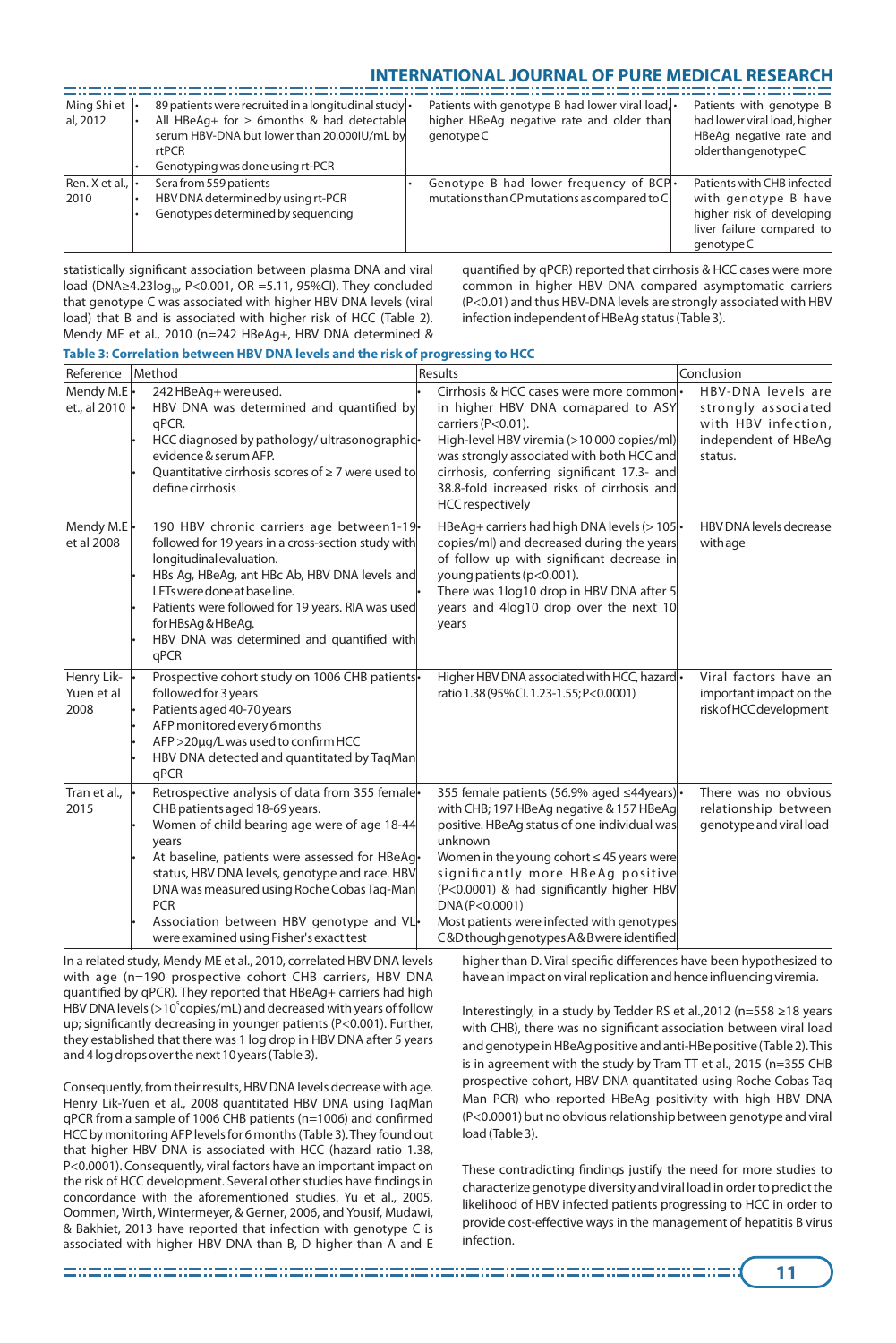### **Host factors and viral hepatitis B clinical profile Cytokines and disease profile**

Studies by Katia et al., 2006 (n=20 CHB; HIV & all forms of hepatitis negative sex, age, ethnicity matched to health controls; IFN-, TNFα, IL-2, IL-4, IL-10, and IL-6 evaluated by CBA, IL-18 measured by ELISA) reported higher levels of TNF-α in HBV + than the control group (P<0.0001). Again TNF-α and IL-2 were higher in HBV+ than the control (P<0.005). Only in HBV+ IFN- & IL-2 exceeded the normal (Table 4). Similarly IL-4 & IL-10 were higher in HBV+ than the control group (P<0.01) but the levels were always in normal range. Plasma IL-6 was higher in the HBV+ than the control (<0.04). Plasma levels of IL-18 were higher in the HBV+ patients than the control group (P<0.0001) (Table 4). Katia and co-workers reported a strong correlation between high plasma levels of IL-6 and IL-18 with the hepatic index of disease, illness duration, viral load as well as serum ALT/AST activity.

In the study by Yong-Qiong Deng, et al., 2015 (n=235, prospective cohort, HBsAg+ for ≥6months, treatment naïve, HCV/ HIV negative and no evidence of any liver disease. HBV DNA assayed by COBAS and cytokines assayed by Human cytokine/chemokine panel 1) reported a correlation of cytokine/chemokine with HAI scores

(Table 4). Also patients with moderate or severe inflammation had higher levels of IL-2R than patients with no/mild inflammation (P<0.001). The authors reported a strong correlation between brosis and levels of IL-8 (P=0,027), TGFα (P=0.0011), IL-2R (P=0.002). Thus IL-2R and TGFα are independent predictors for fibrosis (Table 4). Thus Cytokine profiles can be used as markers of disease progression and liver damage and should be evaluated as plausible alternatives to the current gold standard of liver biopsy which is an invasive mechanism and associated with potential complications. An IL-2R and TGF-α-based score fib-index was superior to the existing scores APRI and FIB-4 for predicting significant fibrosis in chronic HBV infected patients.

This represents a promising tool for noninvasive diagnosis of fibrosis in patients with normal and mildly elevated ALT levels.

Studies by Ge et al., (2009) have correlated host immunological factors including both pro and anti- inflammatory cytokines with liver disease progression during HBV infection. During normal physiological conditions, a homeostatic regulation of both cytokines occurs (Racanelli & Rehermann, 2006).

### **Table 4: Role of cytokines in disease profile**

| Reference Method                        |                                                                                                                                                                                                                                                                                                                                                                                                                                                                                                                                                                                                                                                                                                                                                                                                                                                                                                                                                                                                                                                                                   | Results                                                                                                                                                                                                                                                                                                                                                                                                                                                                                                                                                                                                                                                                                                                                                                                                                                                                                                                                                                                                                                                            | Conclusion                                                                                                                                                                                                                                                                                                                                                                                                                 |  |
|-----------------------------------------|-----------------------------------------------------------------------------------------------------------------------------------------------------------------------------------------------------------------------------------------------------------------------------------------------------------------------------------------------------------------------------------------------------------------------------------------------------------------------------------------------------------------------------------------------------------------------------------------------------------------------------------------------------------------------------------------------------------------------------------------------------------------------------------------------------------------------------------------------------------------------------------------------------------------------------------------------------------------------------------------------------------------------------------------------------------------------------------|--------------------------------------------------------------------------------------------------------------------------------------------------------------------------------------------------------------------------------------------------------------------------------------------------------------------------------------------------------------------------------------------------------------------------------------------------------------------------------------------------------------------------------------------------------------------------------------------------------------------------------------------------------------------------------------------------------------------------------------------------------------------------------------------------------------------------------------------------------------------------------------------------------------------------------------------------------------------------------------------------------------------------------------------------------------------|----------------------------------------------------------------------------------------------------------------------------------------------------------------------------------------------------------------------------------------------------------------------------------------------------------------------------------------------------------------------------------------------------------------------------|--|
| Katia F. et  •<br>al., 2006             | 20 subjects with CHB & 20 healthy controls.<br>matched for ethnicity, sex, and age, were.<br>recruited.<br>Subjects were HIV- & all other forms of virall.<br>hepatitis.<br>IFN-, TNF-a, IL-2, IL-4, IL-10, and IL-6 were<br>evaluated by CBA assays.<br>IL-18 levels were measured by ELISA assay.<br>A p value of <0.05 was required.<br>Spearman's correlation coefficients between<br>plasma IL-18 and IL-6 levels and disease duration,<br>viral load, serum AST, and serum ALT were<br>computed.                                                                                                                                                                                                                                                                                                                                                                                                                                                                                                                                                                            | Th1 cytokines<br>HBV infection showed higher values of<br>IFN- $\alpha$ levels than the control (p < 0.0001).<br>TNF- $\alpha$ and IL-2 were higher in patients<br>with HBV+ than the control ( $p < 0.005$ ).<br>Th2 cytokines<br>IL-4 and IL-10 levels were higher in HBV+<br>than the control ( $p$ <0.01), but the levels<br>were always within normal range.<br>Inflammatory cytokines<br>IL-6 & IL-18 were higher in HBV+ group<br>than the controls ( $p < 0.05$ )                                                                                                                                                                                                                                                                                                                                                                                                                                                                                                                                                                                          | Strong correlations<br>between high plasma<br>levels of IL-6 and IL-18<br>and the hepatic index<br>of disease.<br>IL-6 correlated with<br>illness duration (p<br><0.001) and viral load<br>$(p < 0.001)$ .<br>IL-18 correlated with<br>serum ALT activity<br>(P<0.001) and AST<br>activity(P<0.001)                                                                                                                        |  |
| Yong-<br>Qiong<br>Deng, et<br>al., 2015 | 235 patients were prospectively enrolled in the<br>study.<br>Inclusion criteria:<br>HBsAq+ for $\geq$ 6months, treatment naive; age<br>between 18 and 65 years; negative serum levels<br>for anti-HAV IgM, anti- HCV, anti-HEV IgM/IgG,<br>anti-EBV IgM, and anti-CMV IgM; and off potential<br>transaminase-lowering agents such as bicyclol for<br>at least 2 weeks prior to blood sampling<br>biochemistries.<br>Exclusion criteria:<br>HCV/HIV coinfection; presence of other causes of<br>chronic liver diseases, HCC & decompensated liver<br>HBV-DNA assay:<br>Serum HBV DNA<br>was measured by COBAS<br>TagMan.<br>Cytokine/Chemokine assay<br>IL-1b, IL-2, IL-4, IL-6, IL-8, IL-10, IL-13, IL-17A, CCL-2,<br>IL-12 p70, CCL-3, IFN-g, TNF-a, TGF-a, and<br>granulocyte monocyte colony stimulating factor)<br>were measured by Human cytokines/Chemokine<br>panel I.<br>CXCL9, CXCL-10, CXCL11, IL-2R, IL-33, and IL-34<br>were measured by Luminex screening system<br>(LXSAHM-6, R&D, Minneapolis, MN).<br>Statistical analyses were performed using SPSS<br>ver. 16.0 | Cytokines and chemokine levels.<br>correlated with HAI scores.<br>Patients with moderate or severe<br>inflammation had significantly higher<br>levels of CXCL-1 and IL-2R than the<br>patients with no/mild inflammation (all<br>$P < 0.001$ ).<br>IFN- and IL-17A levels showed a declining<br>trend with rising HAI scores (P=0.066 and<br>0.076, respectively).<br>Patients with significant fibrosis had<br>higher levels of IL-8 (P=0.027), TGF-a<br>(P=0.011), CXCL-11 (P=0.032), and IL-2R •<br>$(P=0.002)$ than patients with no significant<br>fibrosis.<br>CXCL-10 showed an increasing trend in<br>patients with significant fibrosis (P=0.097<br>Multivariate analysis showed that<br>levels of TGF-α (P=0.005, OR=1.064), IL-2R<br>(P=0.008, OR=1.002), CXCL-10 (P=0.038,<br>OR=0.990), and PLT (P<0.001, OR=0.983)<br>were independently associated with<br>significant fibrosis<br>Multivariate analysis showed TGF-a, IL-2R,<br>platelets, and HBeAg/HBV DNA were<br>independent predictors for significant<br>fibrosis in patients with ALT<2XULN | IL-2R and TGF-a were<br>independent<br>predictors for<br>significant fibrosis.<br>An IL-2R and TGF-α-<br>based score fib-index<br>was superior to the<br>existing scores APRI<br>and FIB-4 for predicting<br>significant fibrosis in<br>chronic HBV infected<br>patients.<br>This represents a<br>promising tool for<br>noninvasive diagnosis<br>of fibrosis in patients<br>with normal and mildly<br>elevated ALT levels. |  |

Variation in pro-inflammatory and anti-inflammatory cytokine expression levels in HBV infected patients and health controls have been reported in earlier studies (F. Wang & Zhang, 2009). Similarly, variation in expression levels both cytokines with HBV DNA viral load have also been reported (Dunn, Maurizia, Gary, Theodoros, & Patrick, 2007). A decreased ability to produce a pro-inflammatory

cytokine IL-2 in HBV infected patients with higher viral loads have been observed (Das et al., 2008, Fierro et al., 2011)

This is consistent with the findings reported by Arababadi, Pourfathollah, Jafarzadeh, & Hassanshahi, (2010) and Arababadi, M. K. Pourfathollah, A. A Jafarzadeh, Hassanshahi, G Daneshmandi, S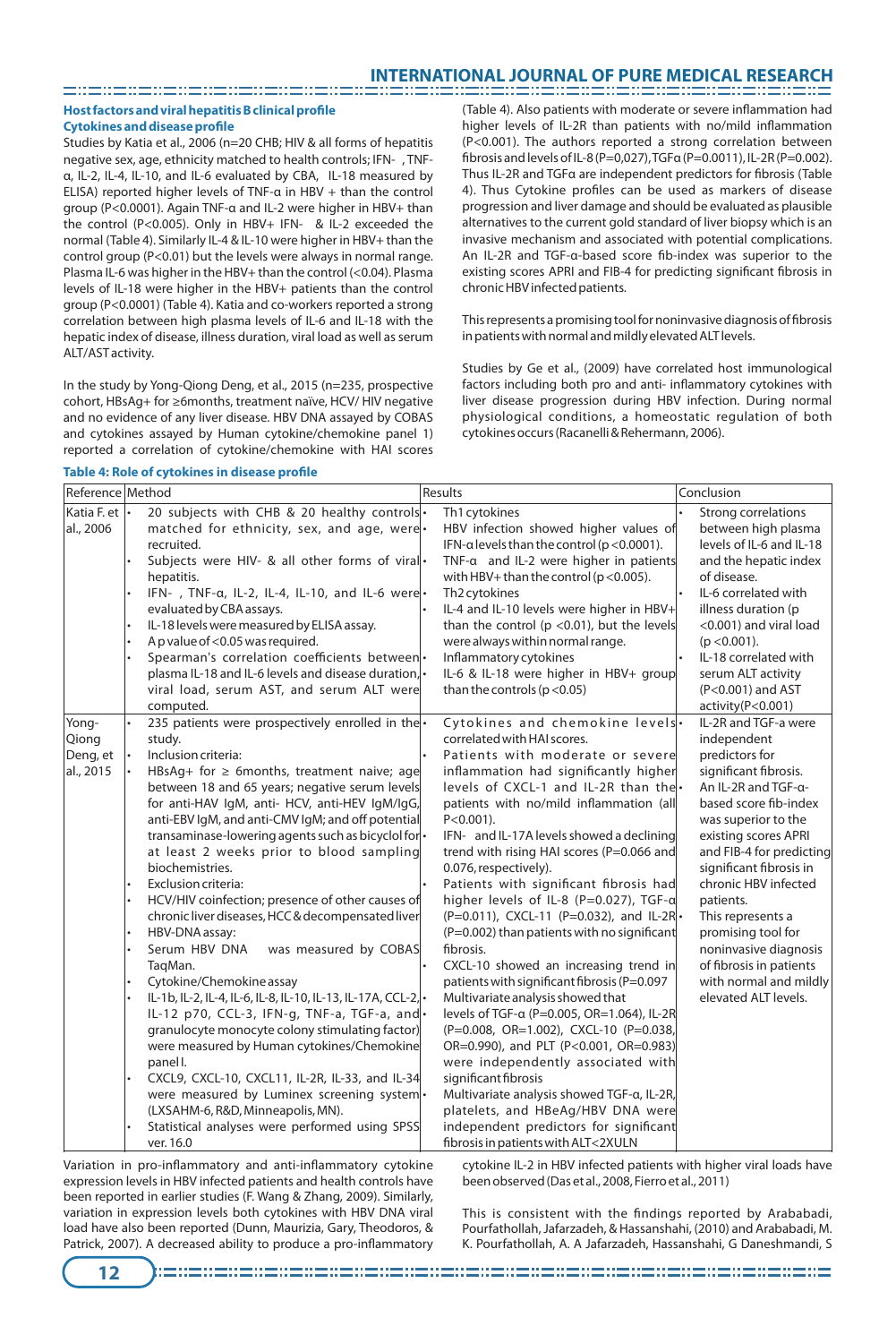Shamsizadeh, & Kennedy, (2011) who established a down regulation of the inflammatory cytokines in the serum of HBVinfected patients. However, the findings of Das and colleagues (2008), Fierro and colleagues (2011), Alababadi and co-workers  $(2010 \& 2011)$  contradicted an earlier finding in the study by Dunn et al., (2007) which showed up regulation pro-inflammatory cytokines IL-8 and TNF-α in patients with higher viral load. So, more studies are warranted to illuminate on the variation in the levels of cytokines in HBV infected patients and normal subjects which is pivotal in understanding the immunopathology of this viral infection.

#### **HLA polymorphisms and HBV disease profile**

The contribution of the host genetic factors to the pathogenesis of

**Table 5: HLA polymorphisms and clinical manifestation of hepatitis B** 

hepatitis B is poorly understood. Dengming et al., 2015 (Table 5) in an analytical observational case-control study on 1464 CHB infected Han people; China reported that TLR-IFN pathways are associated with susceptibility to CHB infection. They further elucidated that TLR-INF SNPs may be involved in the mechanism behind the observed association between HLA polymorphism and CHB infection (OR: 0.55, P<0.0001). In an earlier study by Fretcher GJ, et al 2011(Table 5), no association of class I MHC alleles were found between individuals with SR and C-HBV but the distribution of class II alleles were significantly higher in CHB compared with SR (OR; 3.76, P<0.006). The HLA class II polymorphisms are pivotal population specific host genetic factors that influence HBV clinical manifestation (Fretcher GJ, et al 2011).

| Reference                           | Methodology                                                                                                                                                                                                                                                                                                                                                                                                                                                                                                                                                                                                                                                | Results                                                                                                                                                                                                                                                                                                                                                                                                                                                                                                                                                                                                                                                                            | Conclusions                                                                                                                                                                                                                                                                                                        |
|-------------------------------------|------------------------------------------------------------------------------------------------------------------------------------------------------------------------------------------------------------------------------------------------------------------------------------------------------------------------------------------------------------------------------------------------------------------------------------------------------------------------------------------------------------------------------------------------------------------------------------------------------------------------------------------------------------|------------------------------------------------------------------------------------------------------------------------------------------------------------------------------------------------------------------------------------------------------------------------------------------------------------------------------------------------------------------------------------------------------------------------------------------------------------------------------------------------------------------------------------------------------------------------------------------------------------------------------------------------------------------------------------|--------------------------------------------------------------------------------------------------------------------------------------------------------------------------------------------------------------------------------------------------------------------------------------------------------------------|
| Dengming et al.,<br>2015            | Analytical observational case-control.<br>1464 CHB infected Han people, China<br>HBV DNA was quantitated using TaqMan<br>PCR (Roche, Basel, Switzerland).<br>23 genes belonging to the TLR-IFN<br>pathway were used as targets<br>Gene-gene interaction analysis was done<br>by MDR, V3.0.2 & GMDR, V0.7<br>SNPStats & SPSS 18.0 were used to obtain<br>OR at 95%Cl & P<.05<br>Multiple logistic regression models were<br>used in analysis of genotypes                                                                                                                                                                                                   | 39 SNPs were identified.<br>Significant association between SNP and<br>susceptibility to CHB infection.<br>$(OR=0.55, P<0.0001)$                                                                                                                                                                                                                                                                                                                                                                                                                                                                                                                                                   | TLR-IFN pathways<br>are associated with<br>susceptibility to CHB<br>infection<br>TLR-INF SNPs may<br>be involved in the<br>mechanism behind<br>the observed<br>association between<br>HLA polymorphism<br>and CHB infection                                                                                        |
| Fretcher GJ, et al  $\cdot$<br>2011 | Case-control study:<br>SR-group ( $n=150$ ), CHB group ( $n=137$ )<br>HBV DNA detected by real-time PCR (Artus<br>HBV RG PCR Kit; Qiagen)<br>HLA typing of class I done & class II alleles<br>was done by AllSet+ Gold SSP (Invitrogen,<br>Brown Deer, WI, USA)<br>Multivariable logistic regression analyses<br>were perfomed for each of the three<br>genetic models (codominant, dominant &<br>recessive) to estimate the independent<br>effect of polymorphisms on disease<br>phenotypes<br>Statistical analysis was done using STATA<br>10 (Statacorp, College station, TX, USA)                                                                      | No association of class I (A & B) MHC alleles were<br>found between individuals with SR and C-HBV<br>The distribution of class II (DR) alleles (HLA-<br>DRB1*07:01) were significantly higher in CHB<br>compared with SR (OR; 3.76, P<0.006)<br>The allelic frequency of HLA-DRB1*03:01 was<br>higher in SR than in CHB group (OR: 0.08,<br>$P = 0.007$                                                                                                                                                                                                                                                                                                                            | The HLA-<br>DRB1*07:01 allelic<br>polymorphism is<br>strongly associated<br>with CHB infection<br>in the South Indian<br>population                                                                                                                                                                                |
| Tao Xu et al.,<br>2017              | Meta analysis on studies;<br>Evaluating the association between HLA-<br>DQ polymorphisms rs285671 or rs7453920 <sup>1</sup><br>Case-control<br>Having detailed genotype data needed to-<br>calculate OR<br>Having genotype distribution and control<br>group in Hardy-Weinberg equilibrium<br>Data collection<br>The first author, year of publication,<br>country, genotyping method & genotype<br>numbers of HBV infection & control group<br>were noted<br>Statistical analysis<br>STATA version 12.0 was used<br>X2 & I2 used for heterogeneity tests<br>Publication bias was assessed using Begg's<br>and Egger's test<br>All analyses done at P<0.05 | 9 articles were used for rs2856718 SNP of G.<br>allele<br>7 articles met the criteria for rs7453920 SNP for<br>Aallele<br>Pooled risk estimate indicated that G alleles<br>were associated with decreased risk of HBV<br>infection (G vs A: OR=0.65, P<0.001)<br>For HBV clearance G allele had significantly .<br>lower chance of natural clearance upon HBV<br>infection (G vs A: OR=0.75, P=0.002)<br>Pooled risk estimate indicated that A alleles<br>were associated with decreased risk of HBV<br>infection (A vs G: OR=0.66, P<0.001)<br>For HBV clearance A allele had significantly<br>lower chance of natural clearance upon HBV<br>infection (A vs G: OR=0.61, P<0.001) | HLADQ rs2856718-G<br>is beneficial against<br><b>HBV</b> infection<br>HLADO rs2856718-A<br>serves as a risk<br>factor in HBV<br>infection.<br>The HLA-DQ<br>rs7453920-A allele<br>was a protective<br>factor for chronic<br>HBV infection,<br>HLADQ rs7453920-G<br>serves as a risk<br>factor in HBV<br>infection. |

Understanding the influence of HLA polymorphisms on clinic manifestation of HBV will provide better understanding of the molecular mechanisms of HBV persistence and thus provide novel therapeutical potential to manage CHB.

In a recent meta-analysis by Xu, Sun, & Wang,( 2017), they reported that polymorphisms in G (rs2856718) and A (rs7453920) alleles of HLA-DQ had different effect on the risk of HBV infection compared to the controls. Allele G was significantly associated with decreased risk to HBV infection whereas allele A was not associated with risk of CHB. This contradicted an earlier finding by Al-Qahtani, Al-Anazi, & Abdoet, (2014). Many studies posit that SNPs in HBV related genes can contribute to increased risk to HBV infection by altering gene expression (L. Yu, Cheng, & Cheng, 2015, L. Wang, Zou, & Wang, 2016). However, in the meta-analysis by Xu et al., (2017), HLA DQ- A allele was found to confer protection against progressing to CHB.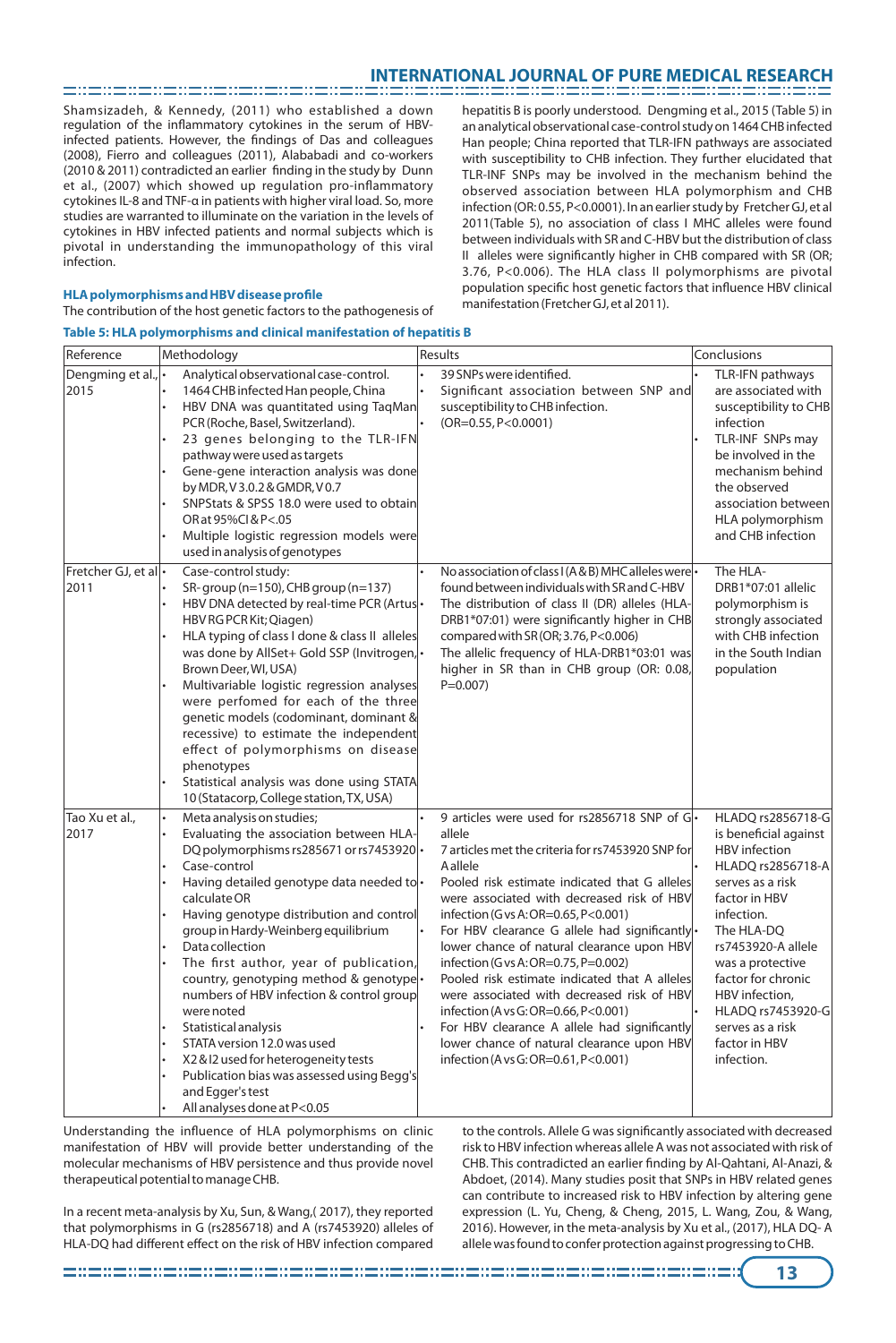**VDR gene polymorphism and in HBV infection** 

**Table 6: Effect of vitamin D receptor gene polymorphisms and HBV infection and severity of the disease**

| Reference                     | Methods                                                                                                                                                                                                                                                                                            | Results                                                                                                                                                                                                                                                                                                                                                                                       | Conclusion                                                                                                                                                             |
|-------------------------------|----------------------------------------------------------------------------------------------------------------------------------------------------------------------------------------------------------------------------------------------------------------------------------------------------|-----------------------------------------------------------------------------------------------------------------------------------------------------------------------------------------------------------------------------------------------------------------------------------------------------------------------------------------------------------------------------------------------|------------------------------------------------------------------------------------------------------------------------------------------------------------------------|
| Pathokamuri<br>V.S et al 2006 | Case-control (n=622)<br>$\bullet$<br>Analysis: X2 and logistic regression<br>All analyses were done by SPSS version<br>12.0 at p<0.05                                                                                                                                                              | VDR genetic polymorphism<br>werel•<br>significantly more common in patients<br>with;<br>severe liver disease compared to mild.<br>disease ( $P<0.05$ )<br>high viral load (P=0.002)                                                                                                                                                                                                           | polymorphisms in VDR<br>genes are associated<br>with:<br>susceptibility,<br>severity<br>and viral persistence                                                          |
| Peng, Q et al<br>2014         | Case-control (n=660)<br>The SNPs of VDR rs2228570, rs3782905 &<br>rs11568820 were detected<br>Method: RFLP-PCR & SSP-PCR<br>Analysis: NOVA & X2 at P<0.05                                                                                                                                          | The rs22285570 T allele was associated $\cdot$<br>with significant increased HCC risk as<br>compared with Callele (OR=1.49, P=0.022)<br>The rs2228570 TT and the rs2228570 TT/TC<br>genotypes were correlated with significant<br>increased HCC risk when compared with<br>the wild type CC homozygote (OR=1.82,<br>$P = 0.039$                                                               | VDR rs2228570<br>polymorphism is<br>associated with a<br>significantly increased<br>risk of HBV-related HCC in<br>the Chinese population                               |
| Xing Yao.,<br>2013            | Hospital based case-control<br>Patients: (n=968 CHB; 436 HCC & 532 non<br>HCC)<br>Controls: (n=132 HCC with no HBV)<br>VDR polymorphisms determined by RFLP-<br><b>PCR</b><br>Statistics:<br>HWE analyzed by X2<br>OR estimated by MLR at 95% CI, P<0.05<br>SAS version 9.1 used for data analysis | The genotype frequencies of all SNPs in the $\cdot$<br>control patients were in HWE equilibrium<br>The genotype frequency of VDR Fokl C>T<br>polymorphism were significantly different<br>between HCC and non HCC groups (P<0.05)<br>For SNPs of Bsml, Apal & Tagl, the genotype<br>and allelele frequencies did not<br>significantly differ between HCC & non HCC<br>group (all $P > 0.05$ ) | Only Fokl C>T<br>polymorphisms were<br>associated with HCC<br>susceptibility in the study<br>population; other SNPs<br>were not related with the<br>development of HCC |

VDR, vitamin D receptor; HBV, hepatitis B virus; SNPs, single nucleotide polymorphisms; RFLP-PCR restriction frafment length polymorphism- polymerase chain reaction Many studies have linked VDR gene polymorphisms to susceptibility, severity and persistence of CHB including Parthokamuri and co workers (Table. 6), Peng, Q et al (n= 660, SNPs of VDR rs2228570, rs3782905 & rs11568820; Method: RFLP-PCR & SSP-PCR; Analysis: ANOVA & X<sup>2</sup> at P<0.05) and Xing Yao et al (n=968 CHB; 436 HCC & 532 non HCCpatients and n=132 HCC with no HBV-controls; VDR polymorphisms determined by RFLP-PCR; HWE analyzed by X2, OR estimated by MLR at 95% CI, P<0.05).

Pathokamuri and colleagues reported that VDR gene polymorphisms are more prevalent in CHB patients with severe liver disease as compared to those with mild disease presentation  $(P<0.05)$  as well as those manifesting with high viral load  $(P=0.002)$ increasing the risk of progressing to HCC. The association of the SNPs in VDR gene to carcinoma has been reported in other studies; breast cancer (Curran et al., 1999), multiple myeloma (Shafia, Qasim, Aziz, Bhat, & Nisar, 2013) and epithelial ovarian cancer (Mohapatra, Saxena, Gandhi, Koner, & Ray, 2013).

The study by Peng, Q et al., 2014, reported that VDR gene polymorphism in the rs22285570 T allele was associated with significant increased HCC risk as compared with C allele (OR=1.49, P=0.022). They further highlighted that VDR polymorphisms in the genotypes rs2228570 TT and rs2228570 TT/TC were correlated with significant increased HCC risk when compared with the wild type CC homozygote (OR=1.82, P=0.039). The rs2228570 polymorphism is proximal to the 5' terminus of the VDR gene and it has been implicated in the formation of a variant protein with three additional amino acids at the amino terminus of the polypeptide chain (Uitterlinden, Fang, Van Meurs, Pols, & Van Leeuwen, 2004). This altered VDR protein conformation affects the biological function of vitamin D and is the most likely cause of cancer as reported in an earlier study by Arai, Miyamoto, Taketani, Yamamoto, & Iemori, (1997).

The role of rs2228570 VDR gene polymorphism in hepatocellular carcinogenesis reported in the study by Peng, Q and colleagues (Table 6) has been highlighted in other studies including multiple myeloma reported by Shafia et al., (2013) and epithelial ovarian cancer reported by Mohapatra et al., (2013). This is further

supported by the study by Xing Yao., 2013 (Table 6) who reported that only FokI (rs2228570) C>T polymorphisms were associated with HCC susceptibility in the study population; other SNPs were not related with the development of HCC. However these studies were hospital based which guaranteed selection bias, so studies with large number of study subjects including sampling from households are warranted.

### **CONCLUSION**

This review article has underlined the host immunological and genetic factors as well as the viral factors influencing the fate of chronic hepatitis B infection. The article has quoted studies which has left several questions unanswered hence leaving knowledge gaps. Many studies posted contradicting findings warranting more studies in this area. The paper has outlined the methodology used in the various studies and has questioned the methodology used in some of the studies giving opportunity for researchers to replicate the studies with improvements. We declare that none of the authors has any competing interest

#### **REFERENCES**

- 1. Al-Qahtani, A. A., Al-Anazi, M. R., & Abdoet, A. A. (2014). "Association between HLA variations and chronic hepatitis B virus infection in Saudi Arabian patients,." PLoS ONE, 9(1), 8044–5.
- 2. Arababadi, M. K. Pourfathollah, A. A Jafarzadeh, A., Hassanshahi, G Daneshmandi, S Shamsizadeh, A., & Kennedy, D. (2011). Non-association of IL-12 +1188 and IFNgamma +874 polymorphisms with cytokines serum level in occult HBV infected
- patients. Saudi. J. Gastroenterol, 17, 30–35. 3. Arababadi, M. K., Pourfathollah, A. A., Jafarzadeh, A., & Hassanshahi, G. (2010). Serum Levels of IL-10 and IL-17A in Occult HBV-Infected South-East Iranian Patients. Hepat. Mon., (10), 31–35.
- 4. Arai, H., Miyamoto, K., Taketani, Y., Yamamoto, H., & Iemori, Y. (1997). A vitamin D receptor gene polymorphism in the translation initiation codon: effect on protein activity and relation to bone mineral density in Japanese women. J Bone Miner Res, 12, 915–921.
- 5. Arauz-Ruiz, P., Norder, H., Robertson, B. ., & Magnius, L. . (2002). Genotype H: a new Amerindian genotype of hepatitis B virus revealed in Central America. J. Gen. Virol., 83, 2059–2073.
- 6. Ayari, R., Lakhoua-Gorgi, Y., Bouslama, L., Safar, I., Kchouk, F., Aouadi, H., … Abdallah, T. (2012). Investigation of DNA sequence in the Basal core promoter, precore, and core regions of hepatitis B virus from Tunisia shows a shift in genotype prevalence. 2012;12:e6191. Hepat Mon, 11, e619. http://doi.org/10.5812/hepatmon.6191
- Baha, W., Ennaji, M., Lazar, F., Melloul, M., El Fahime, E., El Malki, A., & Bennani, A. (2012). HBV genotypes prevalence, precore and basal core mutants in Morocco. Infect Genet Evol, 12, 1157–1162.
- 8. Cao, G. (2009). Clinical relevance and public health significance of hepatitis B virus genomic variations. World J. Gastroenterol, 15, 5761–9.
- 9. Curran, J., Vaughan, T., Lea, R., Weinstein, S., Morrison, N., & Griffiths, L. (1999). Association of A vitamin D receptor polymorphism with sporadic breast cancer development. Int J Cancer, 83, 723–726.